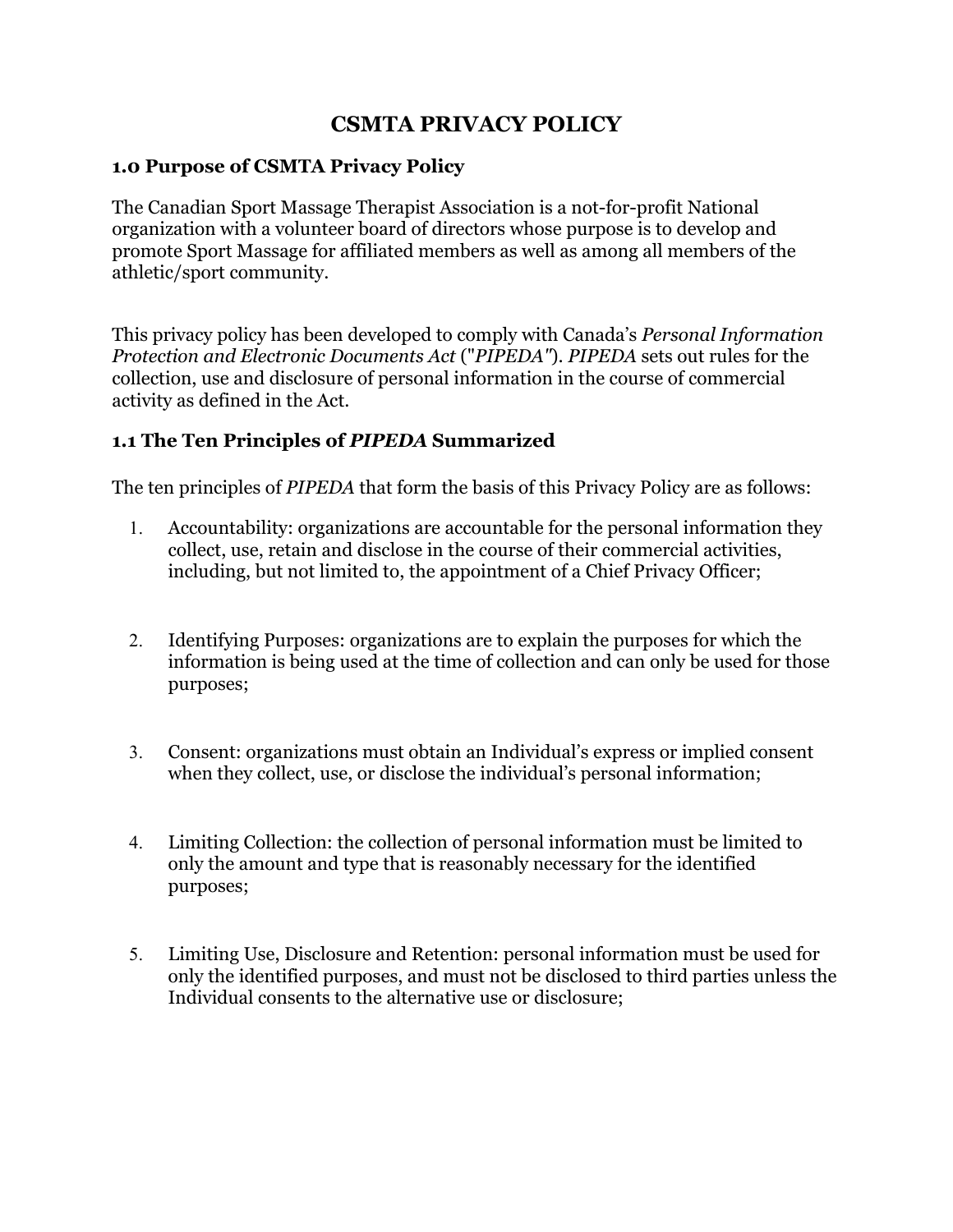- 6. Accuracy: organizations are required to keep personal information in active files accurate and up-to-date;
- 7. Safeguards: organizations are to use physical, organizational, and technological safeguards to protect personal information from unauthorized access or disclosure.
- 8. Openness: organizations must inform their clients and train their employees about their privacy policies and procedures;
- 9. Individual Access: an individual has a right to access personal information held by an organization and to challenge its accuracy if need be; and
- 10. Provide Recourse: organizations are to inform clients and employees of how to bring a request for access, or complaint, to the Chief Privacy Officer, and respond promptly to a request or complaint by the individual.

This Privacy Policy applies to CSMTA's Board of Directors, National Office Coordinator, Committee's, Provincial Chapters. As well, the CSMTA ensures that all third party service providers sign confidentiality agreements prior to any transfer of an individual's personal information in the course of providing the business loans, business development advice, and other related information and/or services.

# **1.2 Definitions**

"*Personal information*" means any information about an identifiable individual. It includes, without limitation, information relating to identity, nationality, age, gender, address, telephone number, e-mail address, Social Insurance Number, date of birth, marital status, education, employment health history, assets, liabilities, payment records, credit records, loan records, income and information relating to financial transactions as well as certain personal opinions or views of an Individual.

"*Business information*" means business name, business address, business telephone number, and name of owner, officer and director, job titles, business registration numbers (GST, RST, and source deductions), financial status. Although business information is not subject to *PIPEDA*, confidentiality of business information will be treated with the same security measures by Board members, as is required for individual personal information under *PIPEDA.* 

*"Member"* means a person who has paid membership dues to belong to the CSMTA. "*Application"* means the application form or related forms completed by the individual(s) to become a member of the CSMTA.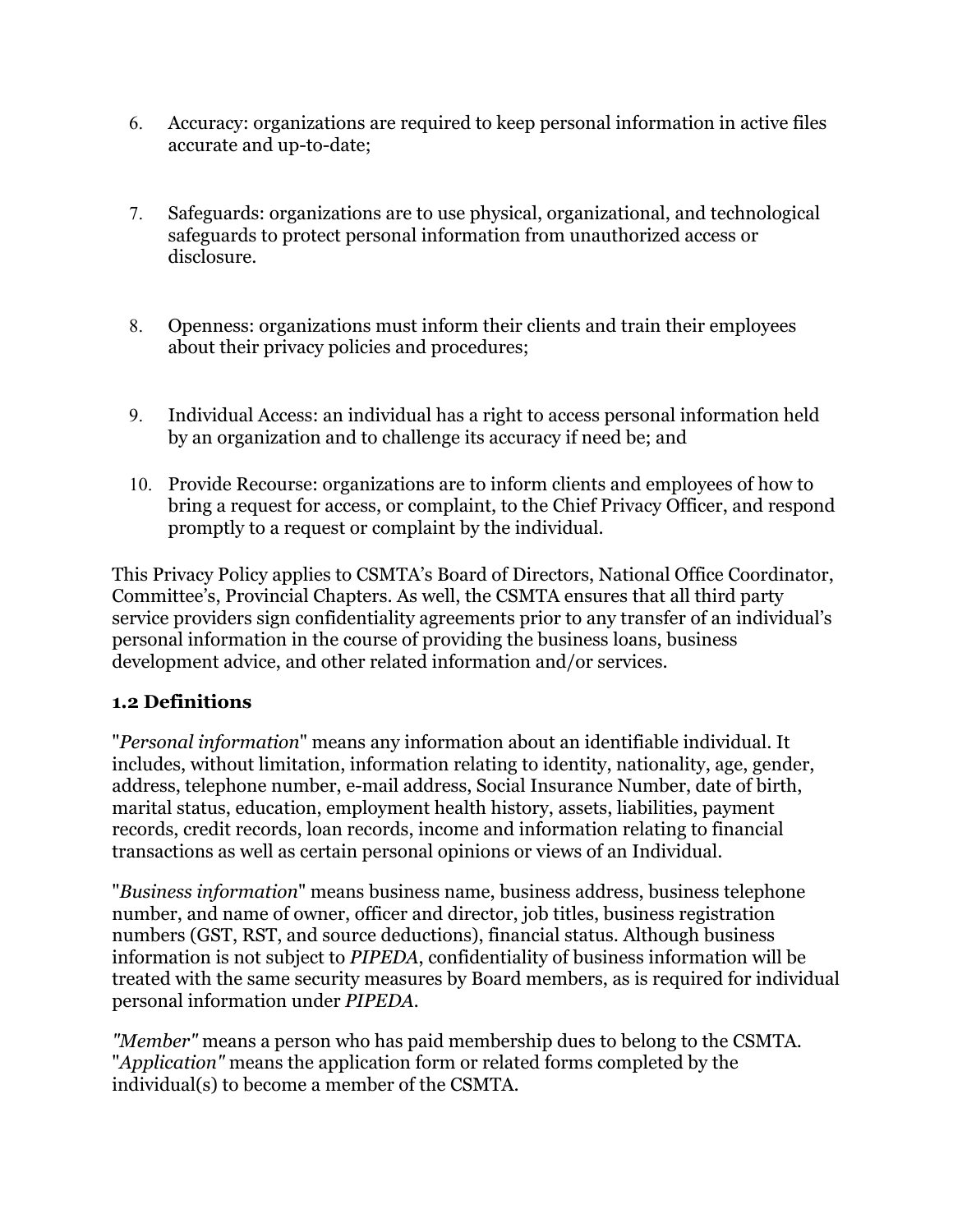*"Data base"* means the list of names, addresses and telephone numbers of CSMTA Members held at the CSMTA National office but not limited to, computer files, paper files, and files on computer hard-drives.

"*File"* means the information collected in the course of processing an application, as well as information collected/updated to maintain /service the account.

"*Express consent*" means the individual signs the application, or other forms containing personal information, for the purposes set out in the application and/or forms.

"*Implied Consent"* means the organization may assume that the individual consents to the information being used, retained and disclosed for the original purposes, unless notified by the individual.

*"Third Party"* means a person or company that provides services to THE CSMTA in support of the programs, benefits, and other services offered by the CSMTA, such as other lenders, credit bureaus, persons with whom the individual or client does business, but does *not* include any Government office or department to whom the CSMTA Reports in the delivery of such programs, benefits or services.

# **2.0 Purposes of Collecting Personal Information**

Personal information is collected in order to assess the eligibility of the individual completing an application for membership and any other administrative needs from a third party. The individual is the main source of information but the CSMTA may also ask to obtain information directly from a third source where the individual does not have the required information.

Only that information which is required to make a determination of an individual's eligibility will be collected. Although the individual's Social Insurance Number may be requested in the application for confirming identification of the individual to the credit reporting agency, provision of this personal information is *optional.* The individual may provide alternative forms of identification, such as date of birth and driver's license number.

#### **3.0 Consent**

An individual's express, written consent will be obtained before or at the time of collecting personal information. The purposes for the collection, use or disclosure of the personal information will be provided to the individual at the time of seeking his or her consent. Once consent is obtained from the individual to use his or her information for those purposes, the CSMTA has the individual's implied consent to collect or receive any supplementary information that is necessary to fulfil the same purposes. Express consent will also be obtained if, or when, a new use is identified.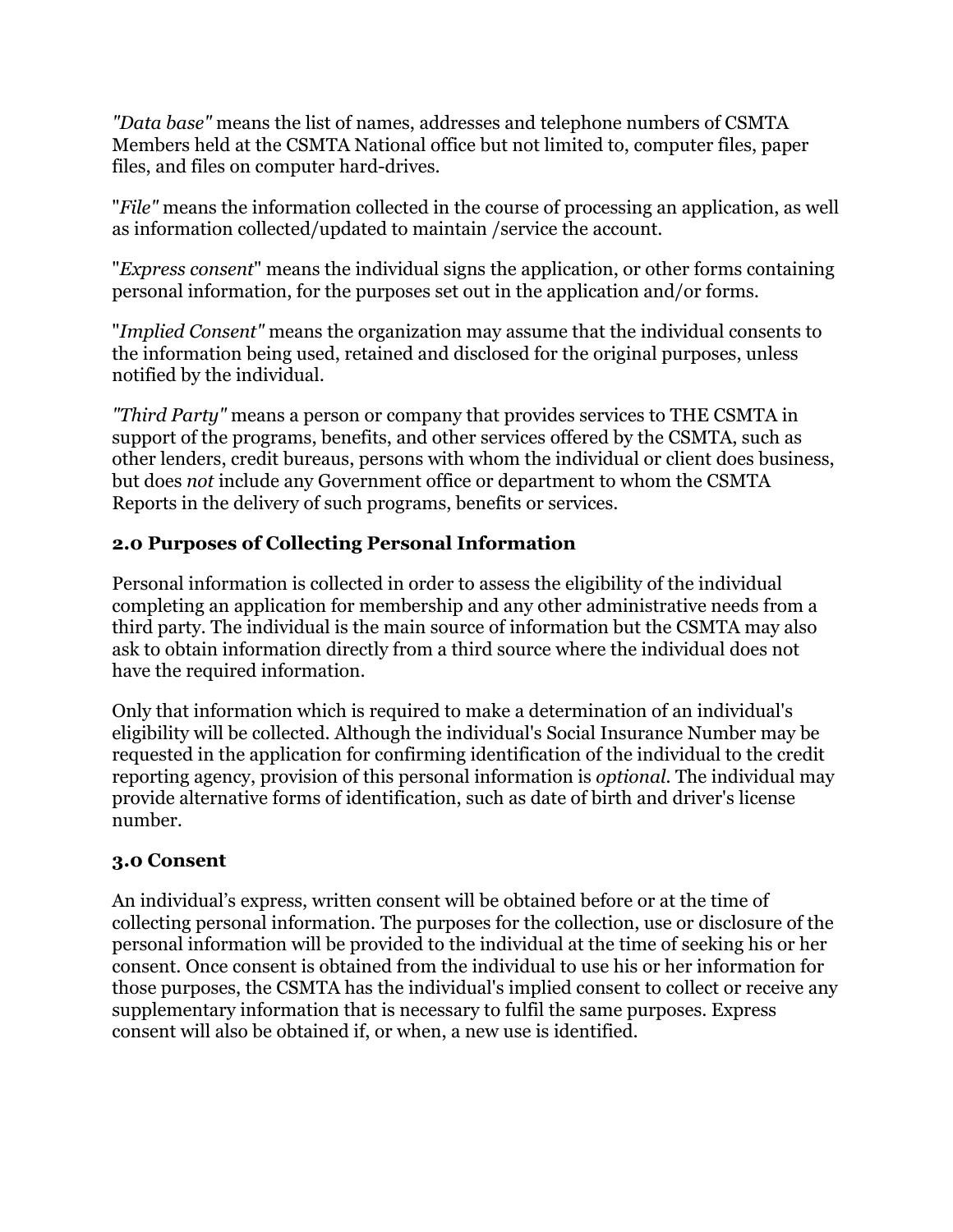By signing the application and/or other forms, implied consent is granted by the individual to obtain and/or to verify information from third parties such as National Sporting Organizations, Provincial Chapters.

An individual can choose not to provide some or all of their personal information at any time, but if the CSMTA is unable to collect sufficient information to validate the membership it may be denied.

A client or an individual can withdraw consent to the CSMTA's use of personal information at any time prior to the application being approved, by making such request in writing.

# **4.0 Limiting Collection**

Personal information collected will be limited to the purposes set out in this Privacy Policy, CSMTA applications, and/or other forms.

# **5.0 Limiting Use, Disclosure and Retention 5.1 Use of Personal Information**

Personal information will be used for only those purposes to which the individual has consented with the following exceptions, as permitted under *PIPEDA*:

CSMTA will use personal information *without* the individual's consent, where:

- the organization has reasonable grounds to believe the information could be useful when investigating a contravention of a federal, provincial or foreign law *and* the information is used for that investigation;
- an emergency exists that threatens an individual's life, health or security;
- the information is for statistical study or research;
- the use is clearly in the individual's interest, and consent is not available in a timely way;
- knowledge and consent would compromise the availability or accuracy of the information, and
- Collection is required to investigate a breach of an agreement.
- Contact information on the website

# **5.2 Disclosure and Transfer of Personal Information**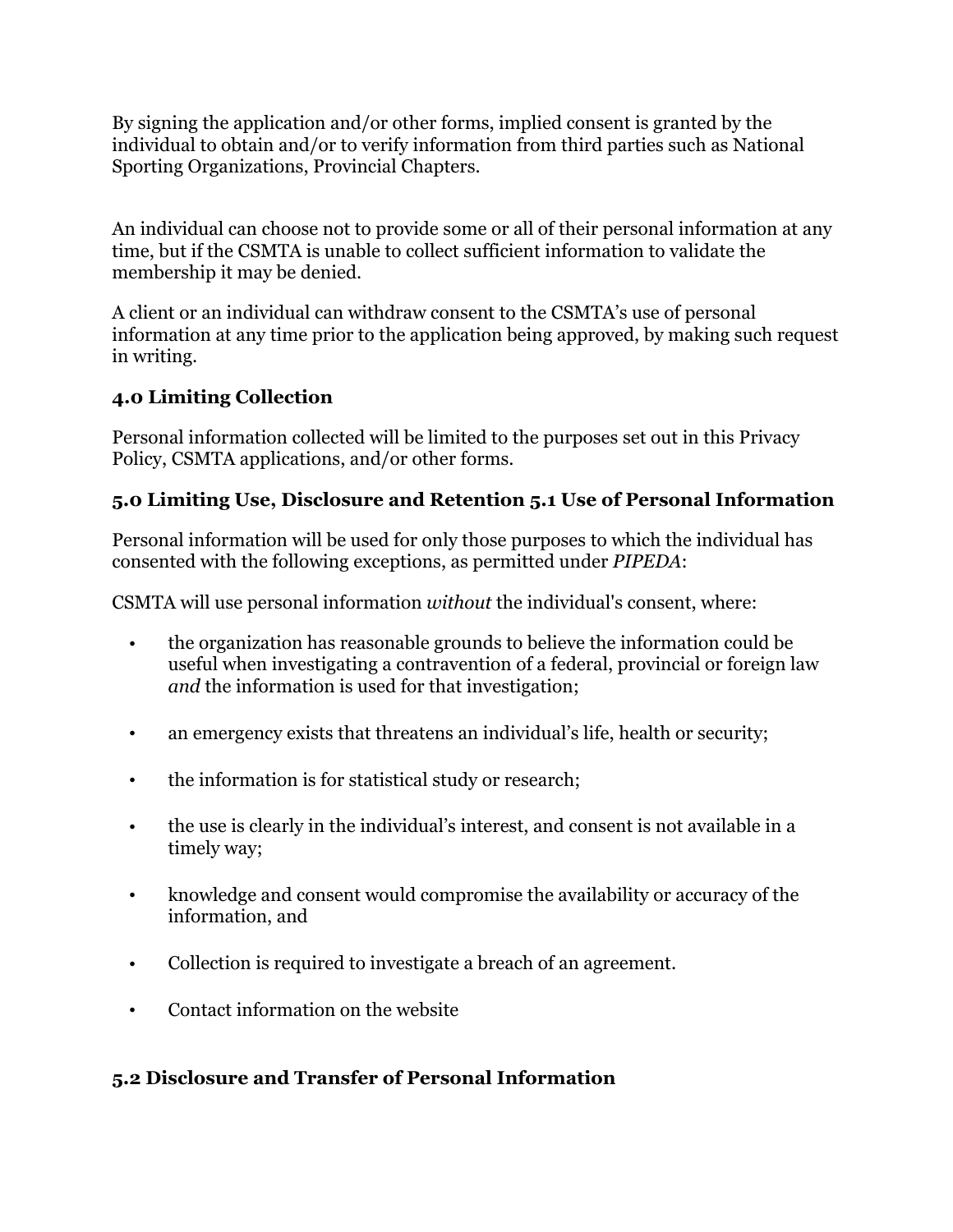Personal information will be disclosed to only the CSMTA National Office Coordinator, members of the CSMTA committees, and the Board of Directors that need to know the information for the purposes of their work and any other related CSMTA administrative needs.

Personal information will be disclosed to third parties *with* the individual's knowledge and consent.

*PIPEDA* permits the CSMTA to *disclose* personal information to third parties, *without*  an individual's knowledge and consent, to:

- a lawyer representing CSMTA;
- collect a debt owed to CSMTA by the member;
- comply with a subpoena, a warrant or an order made by a court or other body with appropriate jurisdiction;
- a law enforcement agency in the process of a civil or criminal investigation;
- a government agency or department requesting the information; or
- As required by law.

*PIPEDA* permits the CSMTA to *transfer* personal information to a third party, *without*  the individual's knowledge or consent, if the transfer is simply for processing purposes and the third party only uses the information for the purposes for which it was transferred. The CSMTA will ensure, by contractual or other means that the third party protects the information and uses it only for the purposes for which it was transferred.

# **5.3 Retention of Personal Information**

Personal information will be retained in client files as long as the file is active and for such periods of time as may be prescribed by applicable laws and regulations.

# **6.0 Accuracy**

The CSMTA endeavours to ensure that any personal information provided by the individual in his or her active file(s) is accurate, current and complete as is necessary to fulfill the purposes for which the information has been collected, used, retained and disclosed. Individuals are requested to notify the CSMTA National Office of any change in personal or business information.

Information contained in inactive files is not updated.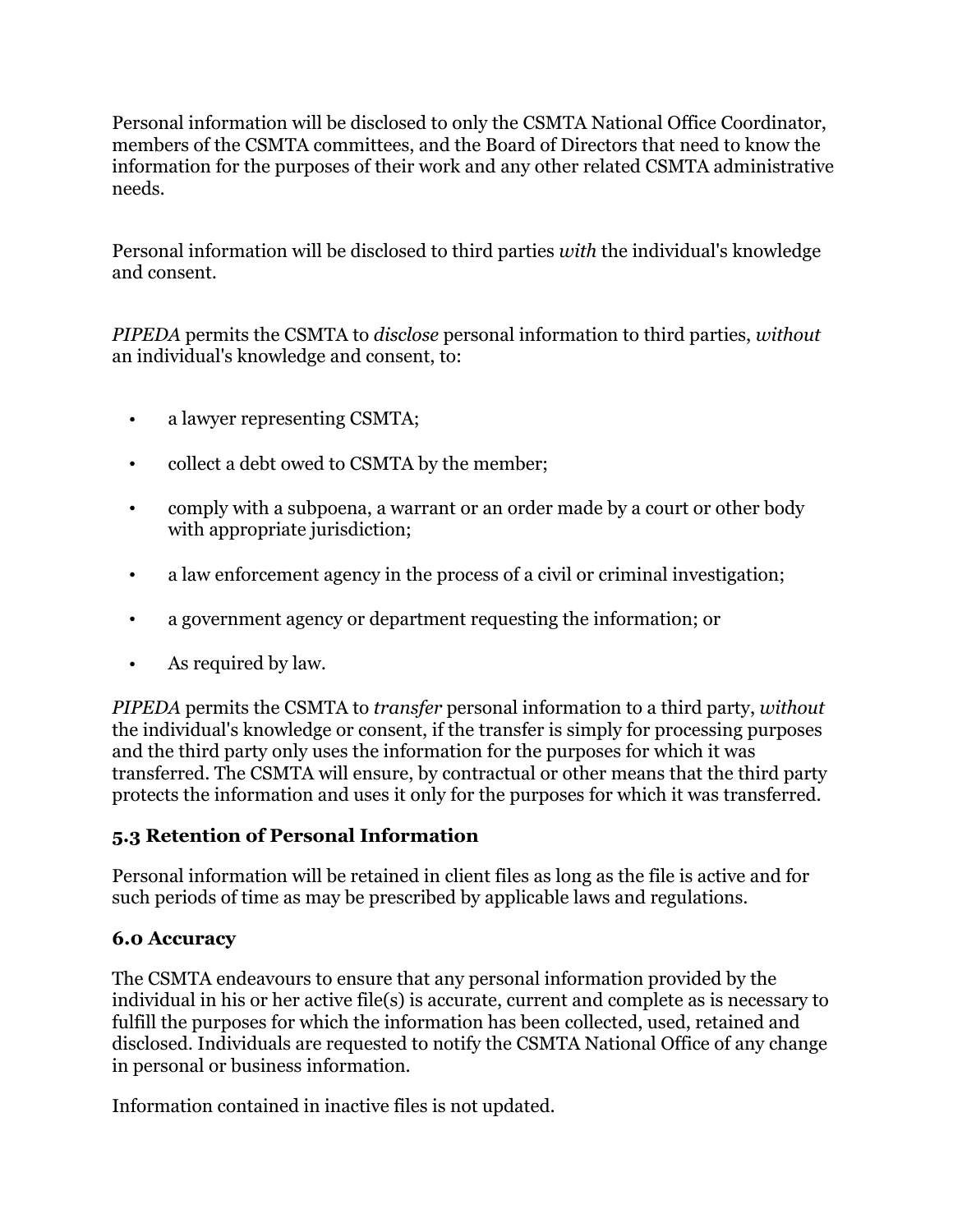#### **7.0 Safeguards**

The CSMTA will use physical, organizational, and technological measures to safeguard personal information to only those CSMTA Members, or third parties who need to know this information for the purposes set out in this Privacy Policy.

**Organizational Safeguards:** Access to personal information will be housed by the CSMTA National Office Coordinator.

Board of Directors and any others that have access to information are bound to a confidentiality agreement binding them to maintaining the confidentiality of all personal information to which they have access.

**Physical Safeguards:** Active files are stored in locked filing cabinets when not in use. Access to work areas where active files may be in use is restricted to the CSMTA National Coordinator employees only and authorized third parties.

All inactive files or personal information no longer required are shredded prior to disposal to prevent inadvertent disclosure to unauthorized persons.

**Technological Safeguards:** Personal information contained in the CSMTA computers and electronic databases are password protected in accordance with CSMTA's Information *Security Policy.* Access to any of the CSMTA's computers also is password protected.

#### **8.0 Openness**

The CSMTA will endeavour to make its privacy policies and procedures known to the individual via this Privacy Policy as well as the CSMTA *Privacy Statement*. This document will also be available on CSMTA website: http://www.csmta.ca

#### **9.0 Individual Access**

An Individual who wishes to review or verify what personal information is held by the CSMTA or to whom the information has been disclosed (as permitted by the *Act*), may make the request for access by email to the CSMTA National Office or login into the member's portal on the web site.

If the individual finds that the information held by the CSMTA is inaccurate or incomplete, upon the individual providing documentary evidence to verify the correct information, the CSMTA National office will make the appropriate changes or the member may do so with their personal file.

#### **10.0 Complaints/Recourse**

If an individual has a concern about CSMTA's personal information handling practises, a complaint, in writing, may be directed to the Ethics Chair or President of the CSMTA.